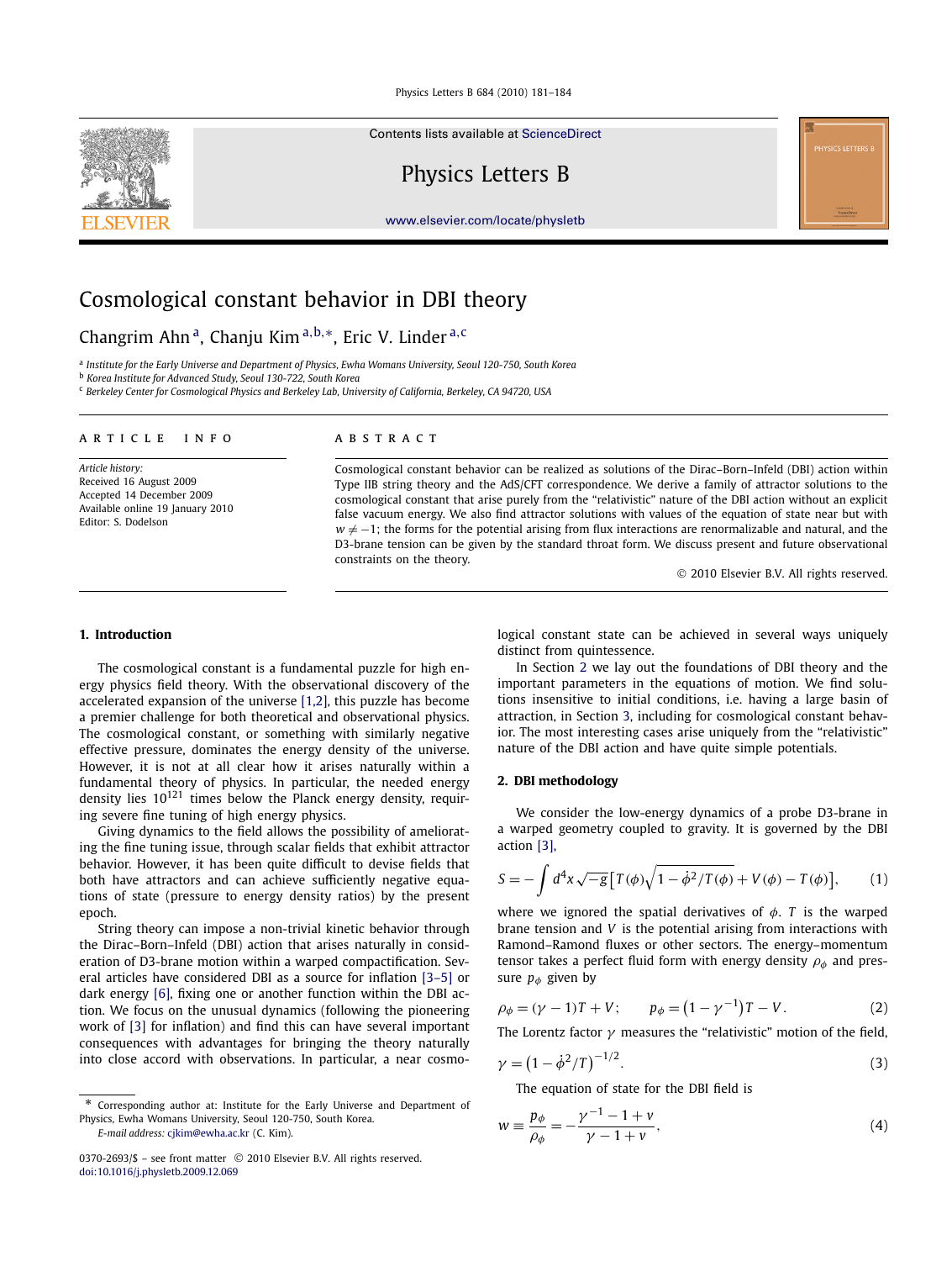<span id="page-1-0"></span>where  $v(\phi) = V(\phi)/T(\phi)$ . In the "nonrelativistic" limit,  $\gamma \rightarrow$  $1 + K/T$ , where  $K = \dot{\phi}^2/2$  is the canonical kinetic energy, and  $w \rightarrow (K - V)/(K + V)$  as for a quintessence field. However, the noncanonical behavior due to the relativistic corrections will be crucial.

The equation of motion for the field follows from either functional variation of the action or directly from the continuity equation for the energy density,

$$
\rho'_{\phi} = -3(\rho_{\phi} + p_{\phi}) = -3(\gamma - \gamma^{-1})T, \tag{5}
$$

where a prime denotes a derivative with respect to the e-folding parameter, *d/d* ln*a*. The necessary ingredients are the tension *T (φ)* and potential  $V(\phi)$ , and initial conditions on the field. Solving for the evolution then delivers the equation of state parameters *w(a)* and *w (a)* for a phase space portrait of the dynamics, and  $\Omega_{\phi}(a) = (8\pi G \rho_{\phi})/(3H^2)$  for the dark energy density fraction and computation of the Hubble parameter  $H(a) = \dot{a}/a$  and cosmological distances  $d(a) = \int da/(a^2H)$ .

For a pure AdS<sub>5</sub> geometry with radius *R*, the warped tension is given by

$$
T(\phi) = \tau \phi^4,\tag{6}
$$

with  $\tau = 1/(g_s\tilde{\lambda})$  where  $g_s$  is the string coupling,  $\alpha'$  is the inverse string tension, and  $\tilde{\lambda} = R^4/\alpha'^2$  which is identified as the 't Hooft coupling in AdS/CFT correspondence. In general we do not need to take advantage of further degrees of freedom by altering the tension function, although other forms for it lead to similar conclusions as well. In the next section we find that very simple, standard forms of the potential, such as  $V(\phi) = m^2 \phi^2$  or  $V \sim \phi$ , have quite interesting behavior. Thus, there is little arbitrariness or unnaturalness needed to find results approaching the cosmological constant behavior.

## **3. Cosmological constant and other attractors**

Solutions to the equations of motion where no special time is picked out in the history of the universe have long been of interest as means to ameliorate the coincidence or fine tuning problems [\[7–10\].](#page-3-0) Attractor solutions avoid fine tuning in that the dynamical trajectory of the field lies along a common track despite starting from different initial conditions. In general, only highly specific forms of the potential possess this characteristic in the quintessence case; we find that this is vastly enlarged in the DBI case and in fact many standard potentials such as quadratic and quadratic plus quartic forms exhibit attractor behavior. We identify the origin of this as the relativistic limit where the Lorentz boost factor *γ* grows large; hence it is an innate characteristic of DBI string theory.

To begin, we define the contributions of the tension and potential to the vacuum energy density relative to the critical density,

$$
x^{2} = \frac{\kappa^{2}}{3H^{2}}(\gamma - 1)T; \qquad y^{2} = \frac{\kappa^{2}}{3H^{2}}V, \tag{7}
$$

where  $\kappa^2 = 8\pi G$ . The equations of motion are given by

$$
x' = -\frac{3}{2\gamma}x(1 - x^2) - \frac{3}{2}xy^2 + \frac{\sqrt{3}}{2}\lambda\frac{\sqrt{\gamma + 1}}{\gamma}y^2,
$$
 (8)

$$
y' = \frac{3}{2\gamma}x^2y + \frac{3}{2}y(1 - y^2) - \frac{\sqrt{3}}{2}\lambda\frac{\sqrt{\gamma + 1}}{\gamma}xy,
$$
 (9)

where  $\kappa \phi' = \frac{x\sqrt{3(\gamma + 1)}}{\gamma}$ ,  $\lambda = -(1/\kappa V) dV/d\phi$  and

$$
\gamma = 1 + \frac{V}{T} \frac{x^2}{y^2}.\tag{10}
$$

We are interested in the DBI field as late time accelerating dark energy, not for inflation, so we take the initial conditions in the matter dominated universe and define the present by  $\Omega_{\phi} = 0.72$ . The attractor solutions to the equation of motion have the critical values

$$
x_{c1}^2 = \frac{\lambda^2}{3(\gamma + 1)}; \qquad x_{c2}^2 = \frac{3\gamma^2}{\gamma + 1} \frac{1}{\lambda^2},\tag{11}
$$

$$
y_{c1}^2 = 1 - \frac{\lambda^2}{3(\gamma + 1)};
$$
  $y_{c2}^2 = \frac{3\gamma}{\gamma + 1} \frac{1}{\lambda^2},$  (12)

$$
\Omega_{\phi,c1} = 1; \qquad \Omega_{\phi,c2} = \frac{3\gamma}{\lambda^2},\tag{13}
$$

$$
w_{\phi,c1} = -1 + \frac{\lambda^2}{3\gamma}; \qquad w_{\phi,c2} = 0.
$$
 (14)

A key criterion is whether  $\lambda^2/\gamma$  is zero, finite, or diverges. For non-negative potentials, the first set of critical values only exists for  $\lambda^2$  < 3 $\gamma$ . The second set does not lead to acceleration so we do not consider it further.

Note that we have made no assumptions as to whether *γ* or *λ* are constant or not in the overall evolution. To obtain the de Sitter behavior of a cosmological constant, we need  $\lambda^2/\gamma \to 0$ . This requires either  $\lambda \to 0$  or  $\gamma \to \infty$ .

On the attractor *x*, *y* will be constant so we can write  $\gamma$  =  $1 + kv$ , with *k* a constant, and a key parameter is  $v = V/T$ . One also has that  $\gamma' \to (\gamma - 1)v'/v$  so  $\gamma$  is driven to either 1 or  $\infty$  (unless *v* = constant). Suppose *γ* → 1. Then we need  $λ$  → 0. This can be achieved for runaway potentials (where  $\phi \rightarrow \infty$ ) of the inverse power law form,  $V \sim \phi^{-c}$ , similar to the quintessence case [\[11\].](#page-3-0) For finite values of  $\phi$ , though,  $\lambda \rightarrow 0$  can only be realized for  $\phi \rightarrow 0$  (i.e. potentials without poles) by including nonzero minimum vacuum energy, i.e. an explicit cosmological constant. Therefore we turn to the  $\gamma \to \infty$  case.

In the fully relativistic,  $\gamma \rightarrow \infty$ , limit we can obtain the cosmological constant behavior. By Eq. (10) this requires  $v \to \infty$ . Suppose we take  $T \sim \phi^n$ , with  $n = 4$  giving the quartic brane tension in AdS space. Then following Eq. (14) a simple realization of the cosmological constant attractor is  $V \sim \phi^c$  where  $0 < c < n - 2$ . (Note that the equations of motion guarantee that the field stops at  $\phi = 0$  before rolling to negative values of  $\phi$ , so *c* is not restricted to even integers.)

We illustrate the example of the linear potential,  $V \sim \phi$ , in [Fig. 1.](#page-2-0) The field indeed goes to the attractor behavior independent of the initial conditions of the field value, *φi*, and field velocity, i.e.  $\gamma$ <sup>*i*</sup> (we discuss the evolution further in a later section). At late times the behavior is just that of a cosmological constant,  $w = -1$ .

An interesting further point is that we can consider the relativistic limit but where  $\lambda^2 \to \infty$  also, in such a way that the key ratio  $\lambda^2/\gamma$  stays finite. In this case, *w* approaches an asymptotic value with  $w \neq -1$ , but it can lie close to  $-1$  and certainly in the accelerating regime. This can be realized for  $V \sim \phi^c$  with  $c = n - 2$ . In particular, a quadratic potential with quartic tension leads to such a solution. This is quite interesting as this is naturally predicted by DBI theory in pure AdS geometry.

The potential may arise from the couplings of the D3-brane to fluxes and other sectors involved in a compactification. In the case of pure  $AdS_5 \times S^5$  geometry, the potential is quartic. Corrections to the conformal invariance, however, generically create a mass term giving a quadratic contribution [\[3,4\].](#page-3-0) In fact, all we require is that the potential looks quadratic near its minimum – a highly generic state. In the  $c = n - 2$  case, the equation of state has a negative value

$$
w = -1 + \frac{c^2}{6\mu^2} \left[ -1 + \sqrt{1 + 12\mu^2/c^2} \right],
$$
\n(15)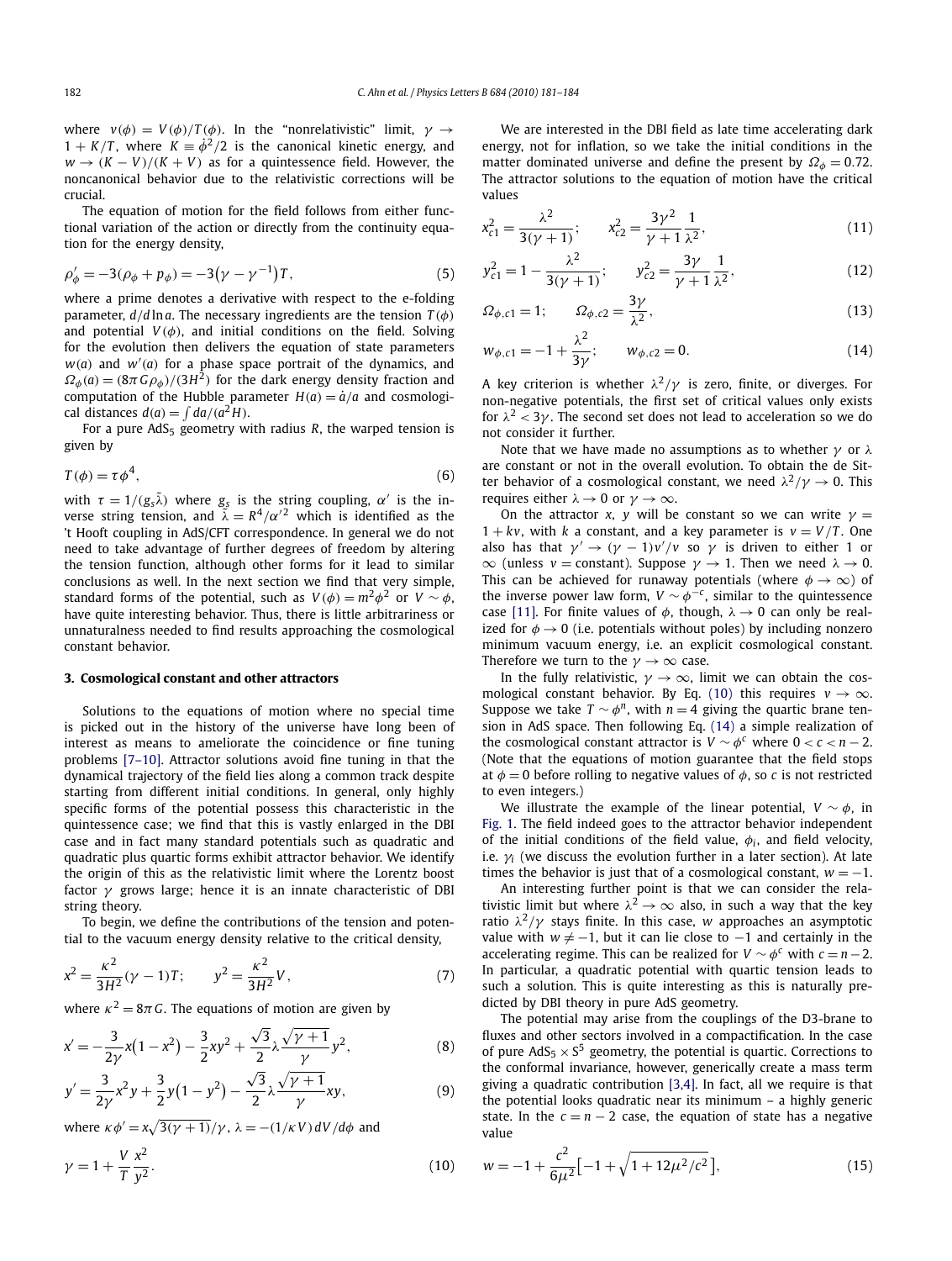<span id="page-2-0"></span>

**Fig. 1.** The DBI dynamics can have an attractor to the cosmological constant state, insensitive to the initial conditions of the field value  $\phi$ *i* or boost factor  $\gamma$ *i*. During the matter dominated era the field quickly approaches a frozen state with *w* = −1 and  $\gamma = 1$ , and then thaws as the dark energy density starts to become appreciable. In the future, the field joins the attractor solution with  $\gamma \to \infty$ , and  $w \to -1$  as 1*/* ln*a*.



**Fig. 2.** A natural quadratic potential exhibits attractor behavior in DBI theory due to the relativistic boost factor. The field evolves from a frozen *w* = −1 state in the matter dominated era and goes to a constant equation of state in the future, independent of initial conditions. The larger the effective field mass  $\mu$ , the closer the behavior approaches a cosmological constant.

where  $\mu^2 = m^2 \kappa^{n-c}/\tau$ , with  $V = m^2 \phi^c$ ,  $T = \tau \phi^n$  ( $c = 2$ ,  $n = 4$  being of special interest). As  $\mu$  gets large, the behavior looks more and more like a cosmological constant. Note that in the light of Eq. [\(6\)](#page-1-0) large  $\mu$  corresponds to the strong coupling regime where DBI analysis can be trusted. The evolution is illustrated in Fig. 2.

Other attractors giving  $w \neq -1$  appear in the nonrelativistic limit,  $\gamma = 1$ . Here we want  $v \rightarrow 0$ , and realizations include the exponential potential  $V \sim e^{-\lambda \kappa \phi}$ , but with any power law or less rapid exponential form for *T*. In particular, we can keep  $T \sim \phi^4$ . In this regime,

#### **Table 1**

Summary of accelerating attractor properties. The columns give the values of the quantities for the attractor solution, and the stability criteria. For  $\lambda^2/(3\gamma) \geq 1$ , either the field switches to the solution with  $w = 0$  or no attractor exists. Quintessence attractors can only access the class represented by the last row.

| V/T      |          | $\lambda^2/\nu$ | w                          | $\Omega_{\phi}$ | Stability                     |
|----------|----------|-----------------|----------------------------|-----------------|-------------------------------|
| $\infty$ | $\infty$ |                 |                            |                 | yes                           |
| $\infty$ | $\infty$ | const           | $-1 + \lambda^2/(3\gamma)$ |                 | yes                           |
| const    | const    | const           | Eq. $(17)$                 |                 | $\lambda^2 \leqslant 3\gamma$ |
|          |          | const           | $-1 + \lambda^2/3$         |                 | $\lambda^2 \leqslant 3$       |

$$
w = -1 + \frac{\lambda^2}{3},\tag{16}
$$

as for quintessence. However, if we also take  $T \sim e^{-\lambda \kappa \phi}$ , then  $\nu =$ constant and we can get a finite value of *γ* different from 1. The equation of state is

$$
w = -1 + \frac{\lambda^2}{6} \frac{\sqrt{\lambda^4 + 12(v - 1)\lambda^2 + 36} - \lambda^2}{3 + (v - 1)\lambda^2}.
$$
 (17)

We approach the cosmological constant value for  $\lambda^2 \ll 1$  or  $\nu \gg \lambda^2$ 

We summarize the accelerating attractor solutions in Table 1.

# **4. Comparison with observations**

While the attractor solutions bring the field to a cosmological constant behavior or near to it, this could be in the future. We need to consider whether DBI theory is consistent with the current observations. Without going into great detail, our conclusion is that generally it is. The boost factor during the matter domi-nated era is driven toward unity, so from Eq. [\(4\)](#page-0-0) we have  $w \rightarrow -1$ . Thus we reach an early time "frozen" state, looking like the cosmological constant, for a wide range of initial conditions including relativistic *γ* (cf. Fig. 1).

The field then evolves away from the frozen state along the same generic thawing trajectory as quintessence,  $w' = 3(1 + w)$ [\[12,13\]](#page-3-0) – recall that when  $\gamma \approx 1$ , DBI becomes quintessence-like. Since the attractor solution will pull the field back toward  $w \approx -1$ , the trajectory often does not deviate far from  $w = -1$  for a range of potential parameters.

Taking as a concrete example the potential as in Fig. 1, with  $\phi$ <sup>*i*</sup> = 1, the distance to the cosmic microwave background last scattering surface,  $d_{\text{ISS}}$ , agrees with the standard cosmological constant cosmology *Λ*CDM to 0.67%, for the same present matter density. Other values of  $\phi_i$  give even smaller deviations, and the agreement improves as  $\mu$  increases. For the potential as in Fig. 2, with  $\phi$ <sup>*i*</sup> = 0.2, the agreement is 1.2%, and again improves as  $\phi$ *i* or  $\mu$  increases. Considering distances to redshifts  $z\leqslant 2$ , e.g. as measured by Type Ia supernovae (see, for example, [\[14\]\)](#page-3-0), the deviation from *ΛCDM* is at worst 1.7% and 2.9% respectively. (Note the  $\mu = 20$ case of Fig. 2 gives 0.28% agreement on  $d_{\rm lss}$  and 0.71% on  $z\leqslant 2$ distances.) All these deviations are within current observational constraints, although future data will be able to place increasingly tight lower bounds on the effective mass *μ*.

#### **5. Conclusions**

We have shown that DBI string theory can achieve dynamics approaching the cosmological constant and obtaining agreement with cosmological observations. These are attractor solutions that substantially ameliorate the fine tuning of initial conditions. Several of the accelerating classes cannot be realized within quintessence, but instead arise from the relativistic nature of the DBI action with its Lorentz factor *γ* .